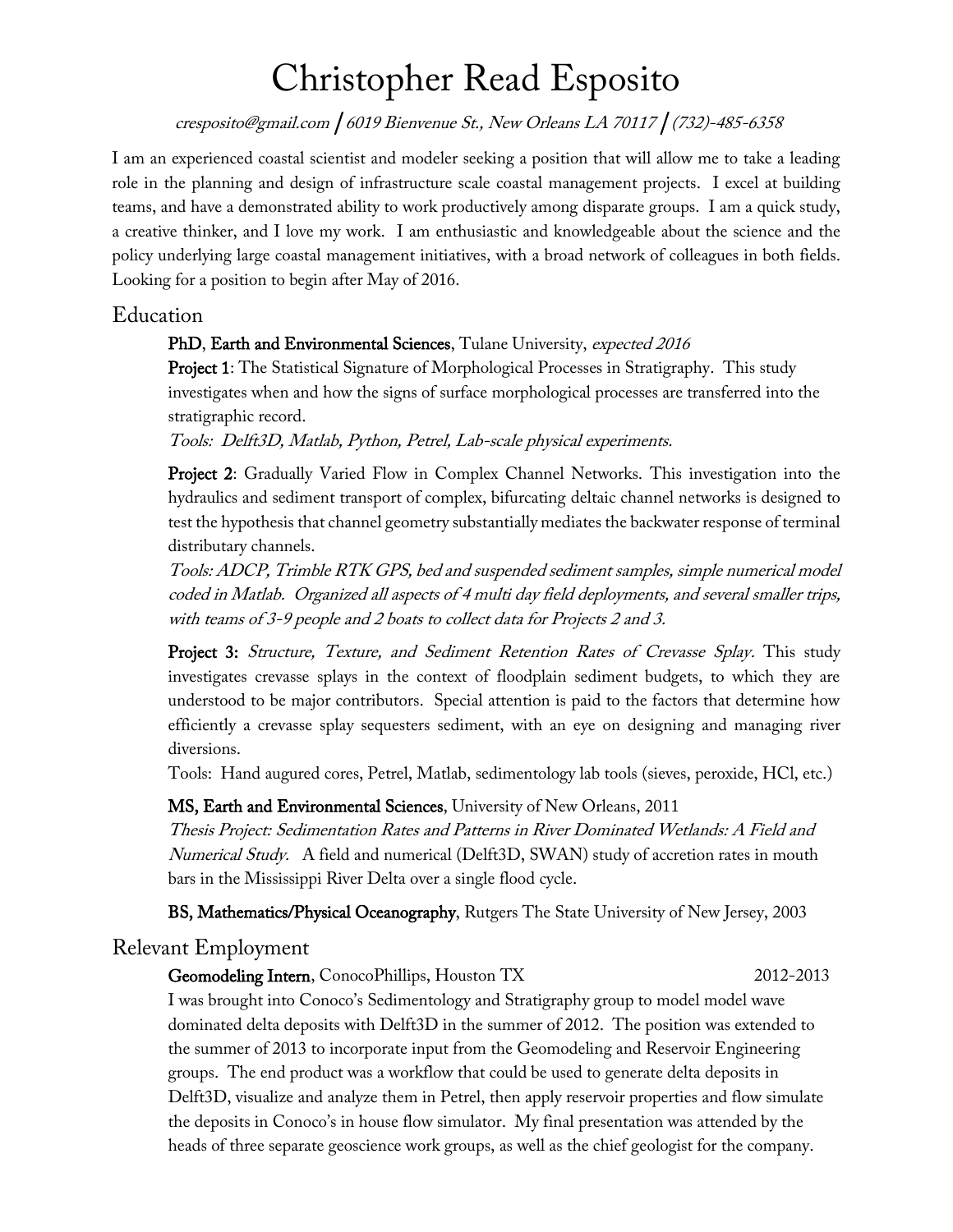Math/Science Teacher, Various Schools in New Jersey and Louisiana 2004-5, 2007-8 I taught high school math in mainstream public high schools, then developed and ran an environmental education program for adjudicated youths in rural Louisiana.

# Honors and Awards

- Vokes Fellowship (2015)
- Geological Society of America (2014) Research Grant-in-Aid, \$900
- Department of Earth and Environmental Sciences, Tulane University (2014), Outstanding Graduate Student Research Award
- Department of Earth and Environmental Sciences, Tulane University (2014), Outstanding Graduate Student Teaching Award
- Department of Earth and Environmental Sciences, Tulane University (2011), McWilliams Scholarship
- Southeastern Geological Society (2010), Graduate Student Scholarship
- New Orleans Geological Society (2010), University Earth Science Award

# Publications

Esposito, C.R., Shen, Z., Tornqvist, T.E., Marshak, J., White, C. (2016): "Efficient Retention of Mud for Land Building on the Mississippi Delta Plain" (in prep. for submission to PNAS)

Esposito, C.R., Georgiou, I.Y., Kolker, A.S. (2013) Hydrodynamic and geomorphic controls on mouth bar evolutions. Geophysical Research Letters, 40, 1-6

Straub, K.M., Esposito, C.R. (2013) Influence of water and sediment supply on the stratigraphic record of alluvial fans and deltas: Process controls on stratigraphic completeness. Journal of Geophysical Research: Earth Surface, 118, 1-13

## Invited Talks

Esposito, C.R., Törnqvist, T.E., Shen, Z., Marshak, J., White, C. (2015) "Building The Mississippi River Delta With Silt and Clay: Texture and Sediment Retention Efficiency of Crevasse Splays", Mississippi River Delta Coalition's Diversion Workshop, New Orleans, LA.

Esposito, C.R., Straub, K.M. (2014) "Observing Morphology Becoming Stratigraphy: The Statistical Imprint of Coastal Processes In Deltaic Stratigraphy", International Deltas Meeting, Istomino, Russia.

Esposito, C.R., Boyd, R. (2012) "Representing Stratigraphic Time with Delft3D: First Steps", Second Deltares Workshop on Forward Stratigraphic Modeling, Delft, The Netherlands.

# **Activities**

Session Co-Chair, GSA South Central. 2016

Coastal Advisory Commission, Southeast Levee Flood Protection Authority. 2015 – present Reviewer - Geomorphology

Instructor/Trip Leader – NCED Summer Institute for Earth Surface Dynamics

## Skills

Matlab, Python, Delft3D, HEC-RAS, SWAN, Petrel, GIS tools, Arduino, SketchUp, Illustrator, C++, Various Hydroacoustic Instruments, Laser Particle Size Analyzer, Camsizer, flume design, ADCP, LISST, CTD arrays, YSI samplers, deployment rig construction, boatmanship, various suspended and bed load sediment samplers